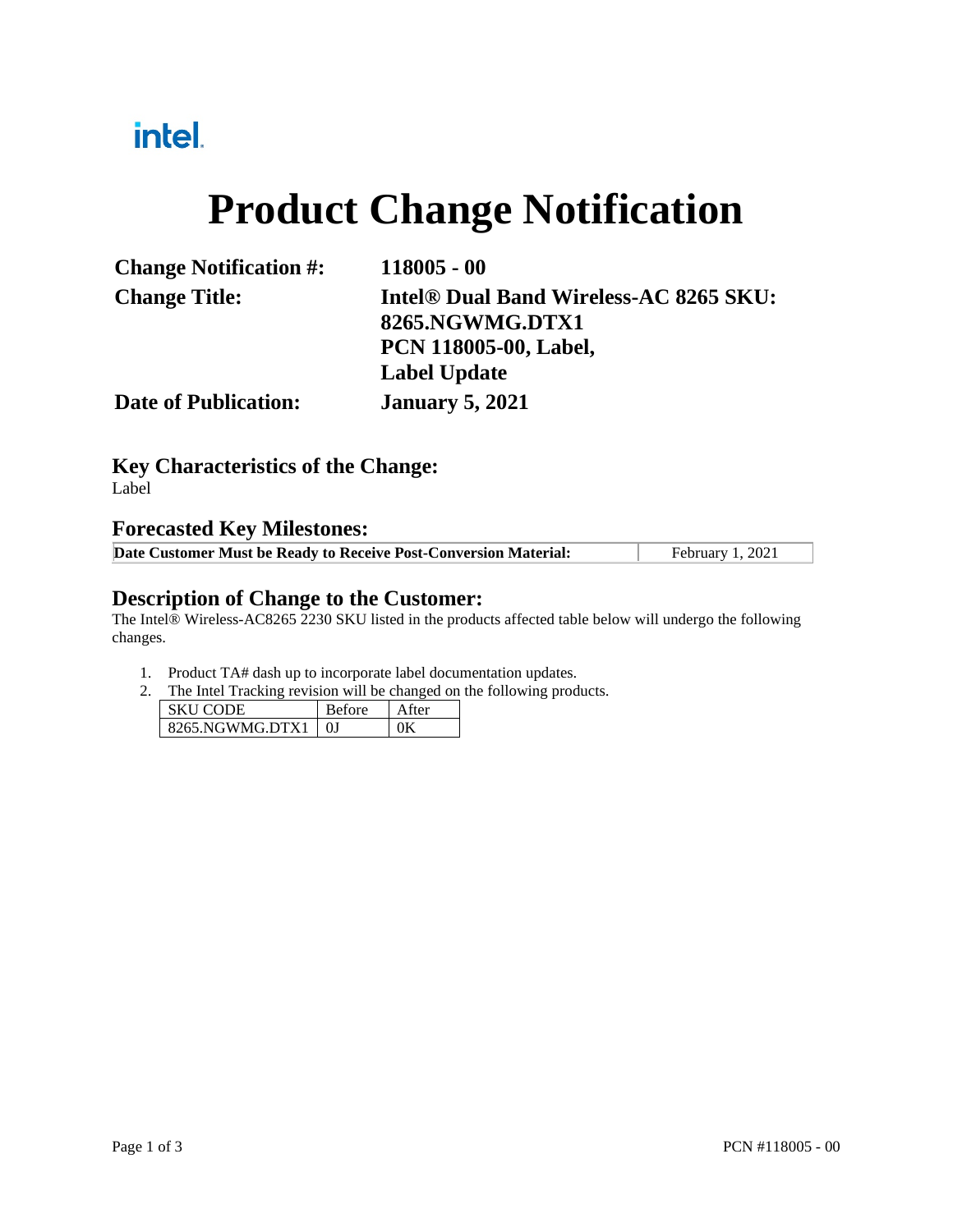

### **Customer Impact of Change and Recommended Action:**

The label changes to the products do not affect functionality. Intel anticipates no impact to customers.

Intel will attempt to deplete pre-conversion material before shipping post-conversion material but there is a possibility of Intel shipping mixed inventory. Therefore, customers will need to manage and migrate to the postconversion material as soon as possible.

Milestone dates are estimates and subject to change based on business and operational conditions.

Please contact your local Intel Field Sales Rep if you have any further questions about these changes

### **Products Affected / Intel Ordering Codes:**

| <b>Product Code</b> | MM# | TA Box            | <b>TA Module</b> TA Box |            | <b>Pre Change   Pre Change   Post Change   Post Change  </b><br><b>TA Module</b> |
|---------------------|-----|-------------------|-------------------------|------------|----------------------------------------------------------------------------------|
| 8265.NGWMG.DTX1     |     | 958156 J58529-005 | M31483-001              | J58529-006 | M31483-002                                                                       |

### **PCN Revision History:**

| <b>Date of Revision:</b> | <b>Revision Number:</b> | <b>Reason:</b>           |
|--------------------------|-------------------------|--------------------------|
| January 5, 2021          | 00                      | Originally Published PCN |